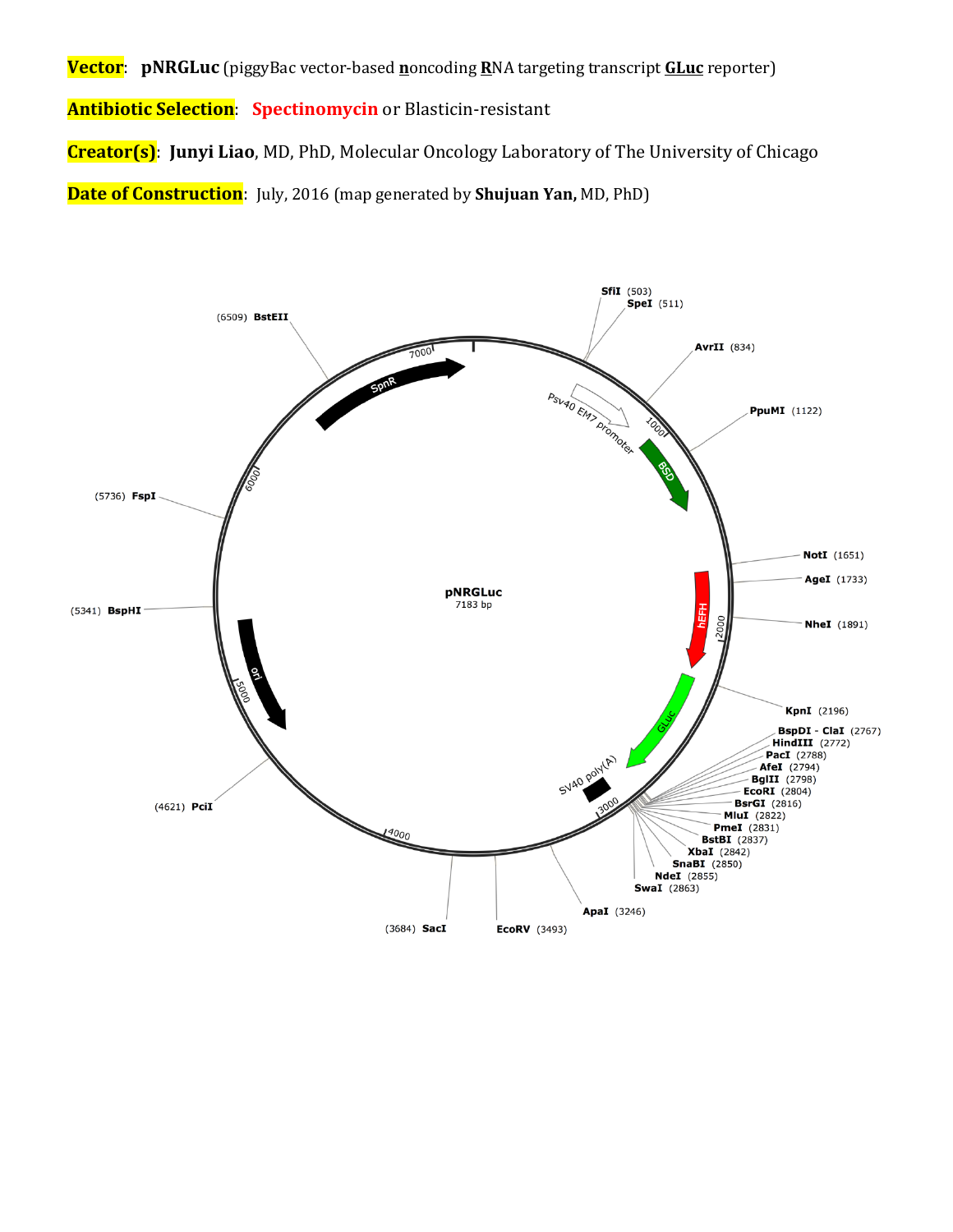## **pNRGLuc Reporter Vector Sequence**

*(Spectinomycin-resistant)*

CTGCAGAACACGCAGCTAGATTAA**CCCTAGAAAGATAATCATATTGTGACGTACGTTAAAGATAATCATGCGTAAAATTGACGCATG** TGTTTTATCGGTCTGTATATCGAGGTTTATTTATTAATTTGAATAGATATTAAGTTTTATTATATTTACACTTACATACTAATAATA AATTCAACAAACAATTTATTTATGTTTATTTATTTATTAAAAAAAAACAAAAACTCAAAATTTCTTCTATAAAGTAACAAAACTTTT ATGAGGGACAGCCCCCCCCCAAAGCCCCCAGGGATGTAATTACGTCCCTCCCCCGCTAGGGGGCAGCAGCGAGCCGCCCGGGGCTCC GCTCCGGTCCGGCGCTCCCCCCGCATCCCCGAGCCGGCAGCGTGCGGGGACAGCCCGGGCACGGGGAAGGTGGCACGGGATCGCTTT CCTCTGAACGCTTCTCGCTGCTCTTTGAGCCTGCAGACACCTGGGGGGATACGGGGAAAAGGCCTCCACGGCCAGACTAGTAATGTG TGTCAGTTAGGGTGTGGAAAGTCCCCAGGCTCCCCAGCAGGCAGAAGTATGCAAAGCATGCATCTCAATTAGTCAGCAACCAGGTGT GGAAAGTCCCCAGGCTCCCCAGCAGGCAGAAGTATGCAAAGCATGCATCTCAATTAGTCAGCAACCATAGTCCCGCCCCTAACTCCG CCCATCCCGCCCCTAACTCCGCCCAGTTCCGCCCATTCTCCGCCCCATGGCTGACTAATTTTTTTTATTTATGCAGAGGCCGAGGCC GCCTCTGCCTCTGAGCTATTCCAGAAGTAGTGAGGAGGCTTTTTTGGAGGCCTAGGCTTTTGCAAAAAGCTCCCGGGAGCTTGTATA TCCATTTTCGGATCTGATCAGCACGTGTTGACAATTAATCATCGGCATAGTATATCGGCATAGTATAATACGACAAGGTGAGGAACT AAACCATGGCCAAGCCTTTGTCTCAAGAAGAATCCACCCTCATTGAAAGAGCAACGGCTACAATCAACAGCATCCCCATCTCTGAAG ACTACAGCGTCGCCAGCGCAGCTCTCTCTAGCGACGGCCGCATCTTCACTGGTGTCAATGTATATCATTTTACTGGGGGACCTTGTG CAGAACTCGTGGTGCTGGGCACTGCTGCTGCTGCGGCAGCTGGCAACCTGACTTGTATCGTCGCGATCGGAAATGAGAACAGGGGCA TCTTGAGCCCCTGCGGACGGTGCCGACAGGTGCTTCTCGATCTGCATCCTGGGATCAAAGCCATAGTGAAGGACAGTGATGGACAGC CGACGGCAGTTGGGATTCGTGAATTGCTGCCCTCTGGTTATGTGGGAGGGCTAAGCACTTCGTGGCCGAGGAGCAGGACTGACAC GTGCTACGAGATTTCGATTCCACCGCCGCCTTCTATGAAAGGTTGGGCTTCGGAATCGTTTTCCGGGACGCCGGCTGGATGATCCTC CAGCGCGGGGATCTCATGCTGGAGTTCTTCGCCCACCCCAACTTGTTTATTGCAGCTTATAATGGTTACAAATAAAGCAATAGCATC ACAAATTTCACAAATAAAGCATTTTTTTCACTGCATTCTAGTTGTGGTTTGTCCAAACTCATCAATGTATCTTATCATGTCTGGCGG CCGCTCCGGTGCCCGTCAGTGGGCAGAGCGCACATCGCCCACAGTCCCCGAGAAGTTGGGGGGAGGGGTCGGCAATTGAACCGGTGC CTAGAGAAGGTGGCGCGGGGTAAACTGGGAAAGTGATGTCGTGTACTGGCTCCGCCTTTTTCCCGAGGGTGGGGGAGAACCGTATAT AAGTGCAGTAGTCGCCGTGAACGTTCTTTTTCGCAACGGGTTTGCCGCCAGAACACAGCTGAAGCTAGCTTCGAGGGGCTCGCATCT CTCCTTCACGCGCCCGCCGCCCTACCTGAGGCCGCCATCCACGCCGGTTGAGTCGCGTTCTGCCGCCTCCCGCCTGTGGTGCCTCCT GAACTGCGTCCGCCGTCTAGGTAAGTTTAAAGCTCAGGTCGAGACCGGGCCTTTGTCCGGCGCTCCCTTGGAGCCTACCTAGACTCA GCCGGCTCTCCACGCTTTGCCTGACCCTGCTTGCTCAACTCTACGTCTTTGTTTCGTTTTCTGTTCTGCGCCGTTACAGATCCAAGC TGTGACCGGCGCCTACGGTACCaccATGGGAGTCAAAGTTCTGTTTGCCCTGATCTGCATCGCTGTGGCCGAGGCCAAGCCCACCGA GAACAACGAAGACTTCAACATCGTGGCCGTGGCCAGCAACTTCGCGACCACGGATCTCGATGCTGACCGCGGGAAGTTGCCCGGCAA GAAGCTGCCGCTGGAGGTGCTCAAAGAGATGGAAGCCAATGCCCGGAAAGCTGGCTGCACCAGGGGCTGTCTGATCTGCCTGTCCCA CATCAAGTGCACGCCCAAGATGAAGAAGTTCATCCCAGGACGCTGCCACACCTACGAAGGCGACAAAGAGTCCGCACAGGGCGGCAT AGGCGAGGCGATCGTCGACATTCCTGAGATTCCTGGGTTCAAGGACTTGGAGCCCATGGAGCAGTTCATCGCACAGGTCGATCTGTG TGTGGACTGCACAACTGGCTGCCTCAAAGGGCTTGCCAACGTGCAGTGTTCTGACCTGCTCAAGAAGTGGCTGCCGCAACGCTGTGC GACCTTTGCCAGCAAGATCCAGGGCCAGGTGGACAAGATCAAGGGGGCCGGTGGTGACTAAattt**AACATCGATAAGCTTCCGCGGT TAATTAAAGCGCT**agatctG**AATTCGTCGACTGTACAACGCGTGTTTAAACTTCGAATCTAGATACGTACATATGATTTAAAT**GATC TAACTAACTAAACTTGTTTATTGCANCTTATAATGGTTACAAATAAAGCAATAGCATCACAAATTTCACAAATAAAGCATTTTTTTC ACTGCATTCTAGTTGTGGTTTGTCCAAACTCATCAATGTATCTTATCATGTCTGGAATGACTCAAATGATGTCAATTAGTCTATCAG AAGCTCATCTGGTCTCCCTTCCGGGGGACAAGACATCCCTGTTTAATATTTAAACAGCAGTGTTCCCAAACTGGGTTCTTATATCCC TTGCTCTGGTCAACCAGGTTGCAGGGTTTCCTGTCCTCACAGGAACGAAGTCCCTAAAGAAACAGTGGCAGCCAGGTTTAGCCCCGG AATTGACTGGATTCCTTTTTTAGGGCCCATTGGTATGGCTTTTTCCCCGTATCCCCCCAGGTGTCTGCAGGCTCAAAGAGCAGCGAG AAGCGTTCAGAGGAAAGCGATCCCGTGCCACCTTCCCCGTGCCCGGGCTGTCCCCGCACGCTGCCGGCTCGGGGATGCGGGGGGAGC GCCGGACCGGAGCGGAGCCCCGGGCGGCTCGCTGCTGCCCCCTAGCGGGGGAGGGACGTAATTACATCCCTGGGGGCTTTGGGGGGG GGCTGTCCC<mark>TGATATC</mark>TATAACAAGAAAATATATATATAAGTAAGTTATCACGTAAGTAGAACATGAAATAACAATATAATTATCGTA TGAGTTAAATCTTAAAAGTCACGTAAAAGATAATCATGCGTCATTTTGACTCACGCGGTCGTTATAGTTCAAAATCAGTGACACTTA CCGCATTGACAAGCACGCCTCACGGGAGCTCCAAGCGGCGACTGAGATGTCCTAAATGCACAGCGACGGATTCGCGCTATTTAGAAA GAGAGAGCAATATTTCAAGAATG**CATGCGTCAATTTTACGCAGACTATCTTTCTAGGG**TTAATCTAGCTGCATCAGGATCATATCGT CGGGTCTTTTTTCATCGCCCAAGCTGGCGCTATCTGGGCATCGGGGAGGAAGAAGCCCGTGCCTTTTCCCGCGAGGTTGAAGCGGCA TGGAAAGAGTTTGCCGAGGATGACTGCTGCTGCATTGACGTTGAGCGAAAACGCACGTTTACCATGATGATTCGGGAAGGTGTGGCC ATGCACGCCTTTAACGGTGAACTGTTCGTTCAGGCCACCTGGGATACCAGTTCGTCGCGGCTTTTCCGGACACAGTTCCGGATGGTC AGCCCGAAGCGCATCAGCAACCCGAACAATACCGGCGACAGCCGGAACTGCCGTGCCGGTGTGCAGATTAATGACAGCGGTGCGGCG CTGGGATATTACGTCAGCGAGGACGGGTATCCTGGCTGGATGCCGCAGAAATGGACATGGATACCCCGTGAGTTACCCGGCGGGCGC GCTTGGCGTAATCATGGTCATAGCTGTTTCCTGTGTGAAATTGTTATCCGCTCACAATTCCACACAACATACGAGCCGGAAGCATAA AGTGTAAAGCCTGGGGTGCCTAATGAGTGAGCTAACTCACATTAATTGCGTTGCGCTCACTGCCCGCTTTCCAGTCGGGAAACCTGT CGTGCCAGCTGCATTAATGAATCGGCCAACGCGCGGGGAGAGGCGGTTTGCGTATTGGGCGCTCTTCCGCTTCCTCGCTCACTGACT CGCTGCGCTCGGTCGTTCGGCTGCGGCGAGCGGTATCAGCTCACTCAAAGGCGGTAATACGGTTATCCACAGAATCAGGGGATAACG CAGGAAAGAACATGTGAGCAAAAGGCCAGCAAAAGGCCAGGAACCGTAAAAAGGCCGCGTTGCTGGCGTTTTTCCATAGGCTCCGCC CCCCTGACGAGCATCACAAAAATCGACGCTCAAGTCAGAGGTGGCGAAACCCGACAGGACTATAAAGATACCAGGCGTTTCCCCCTG GAAGCTCCCTCGTGCGCTCTCCTGTTCCGACCCTGCCGCTTACCGGATACCTGTCCGCCTTTCTCCCTTCGGGAAGCGTGGCGCTTT CTCATAGCTCACGCTGTAGGTATCTCAGTTCGGTGTAGGTCGTTCGCTCCAAGCTGGGCTGTGTGCACGAACCCCCCGTTCAGCCCG ACCGCTGCGCCTTATCCGGTAACTATCGTCTTGAGTCCAACCCGGTAAGACACGACTTATCGCCACTGGCAGCAGCCACTGGTAACA GGATTAGCAGAGCGAGGTATGTAGGCGGTGCTACAGAGTTCTTGAAGTGGTGGCCTAACTACGGCTACACTAGAAGGACAGTATTTG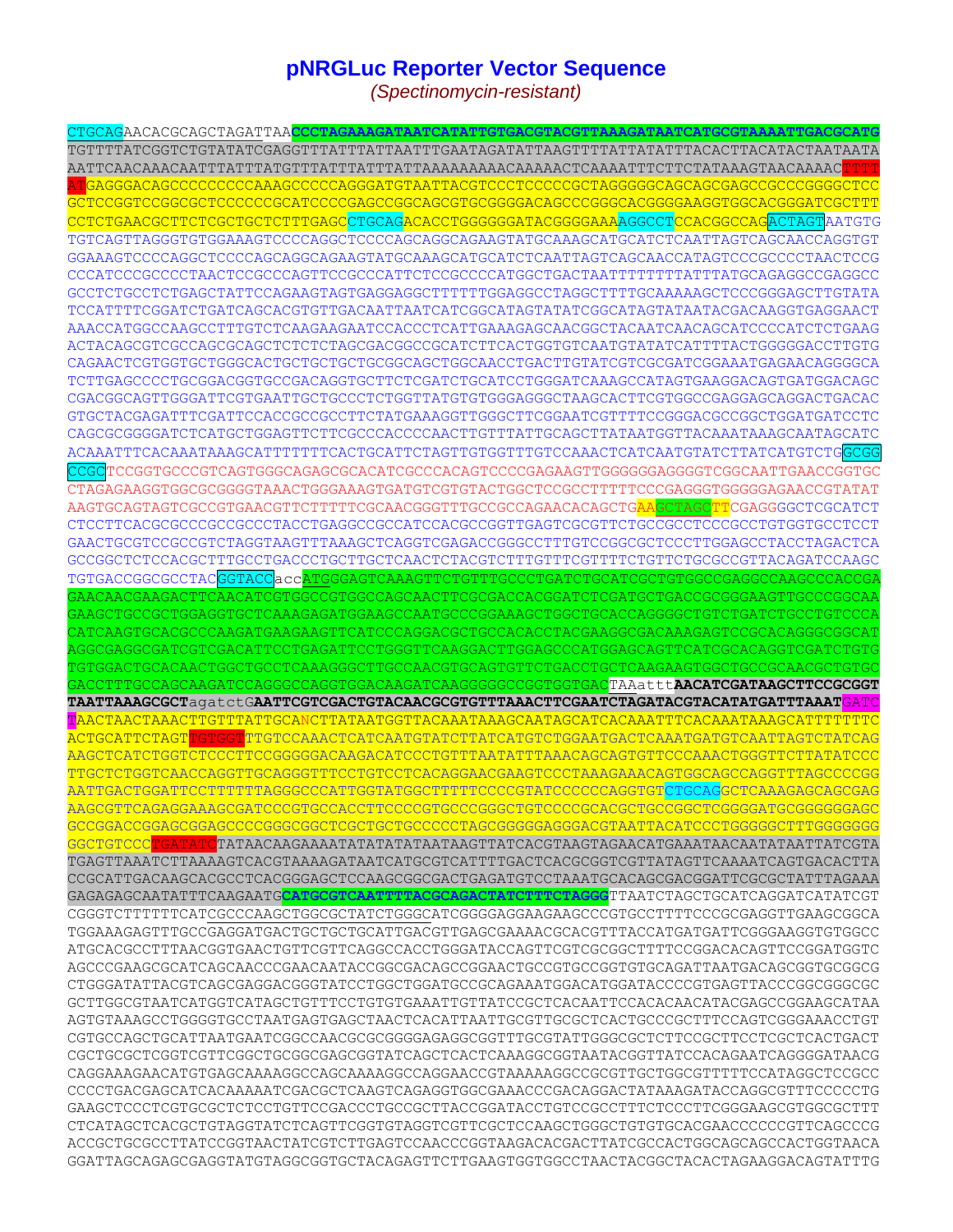GTATCTGCGCTCTGCTGAAGCCAGTTACCTTCGGAAAAAGAGTTGGTAGCTCTTGATCCGGCAAACAAACCACCGCTGGTAGCGGTG GTTTTTTTGTTTGCAAGCAGCAGATTACGCGCAGAAAAAAAGGATCTCAAGAAGATCCTTTGATCTTTTCTACGGGGTCTGACGCTC AGTGGAACGAAAACTCACGTTAAGGGATTTTGGTCATGAGATTATCAAAAAGGATCTTCACCTAGATCCTTTTAAATTAAAAATGAA GTTTTAAATCAATCTAAAGTATATATGAGTAAACTTGGTCTGACAGTTACCAATGCTTAATCAGTGAGGCACCTATCTCAGCGATCT GTCTATTTCGTTCATCCATAGTTGCCTGACTCCCCGTCGTGTAGATAACTACGATACGGGAGGGCTTACCATCTGGCCCCAGTGCTG CAATGATACCGCGAGACCCACGCTCACCGGCTCCAGATTTATCAGCAATAAACCAGCCAGCCGGAAGGGCCGAGCGCAGAAGTGGTC CTGCAACTTTATCCGCCTCCATCCAGTCTATTAATTGTTGCCGGGAAGCTAGAGTAAGTAGTTCGCCAGTTAATAGTTTGCGCAACG TTGTTGCCATTGCTACAGGCATCGTGGTGTCACGCTCGTCGTTTGGTATGGCTTCATTCAGCTCCGGTTCCCAACGATCAAGGCGAG TTACATGATCCCCCATGTTGTGCAAAAAAGCGGTTAGCTCCTTCGGTCCTCCGATCGTTGTCAGAAGTAAGTTGGCCGCAGTGTTAT CACTCATGGTTATGGCAGCACTGCATAATTCTCTTACTGTCATGCCATCCGTAAGATGCTTTTCTGTGACTGGTGAGTGTACCAGCC AGGACAGAAATGCCTCGACTTCGCTGCTACCCAAGGTTGCCGGGTGACGCACACCGTGGAAACGGATGAAGGCACGAACCCAGTGGA CATAAGCCTGTTCGGTTCGTAAGCTGTAATGCAAGTAGCGT**ATG**CGCTCACGCAACTGGTCCAGAACCTTGACCGAACGCAGCGGTG GTAACGGCGCAGTGGCGGTTTTCATGGCTTGTTATGACTGTTTTTTTGGGGTACAGTCTATGCCTCGGGCATCCAAGCAGCAAGCGC GTTACGCCGTGGGTCGATGTTTGATGTTATGGAGCAGCAACGATGTTACGCAGCAGGGCAGTCGCCCTAAAACAAAGTTAAACATTA TGAGGGAAGCGGTGATCGCCGAAGTATCGACTCAACTATCAGAGGTAGTTGGCGTCATCGAGCGCCATCTCGAACCGACGTTGCTGG CCGTACATTTGTACGGCTCCGCAGTGGATGGCGGCCTGAAGCCACACAGTGATATTGATTTGCTGGTTACGGTGACCGTAAGGCTTG ATGAAACAACGCGGCGAGCTTTGATCAACGACCTTTTGGAAACTTCGGCTTCCCCTGGAGAGAGCGAGATTCTCCGCGCTGTAGAAG TCACCATTGTTGTGCACGACGACATCATTCCGTGGCGTTATCCAGCTAAGCGCGAACTGCAATTTGGAGAATGGCAGCGCAATGACA TTCTTGCAGGTATCTTCGAGCCAGCCACGATCGACATTGATCTGGCTATCTTGCTGACAAAAGCAAGAGAACATAGCGTTGCCTTGG TAGGTCCAGCGGCGGAGGAACTCTTTGATCCGGTTCCTGAACAGGATCTATTTGAGGCGCTAAATGAAACCTTAACGCTATGGAACT CGCCGCCCGACTGGGCTGGCGATGAGCGAAATGTAGTGCTTACGTTGTCCCGCATTTGGTACAGCGCAGTAACCGGCAAAATCGCGC CGAAGGATGTCGCTGCCGACTGGGCAATGGAGCGCCTGCCGGCCCAGTATCAGCCCGTCATACTTGAAGCTAGACAGGCTTATCTTG GACAAGAAGAAGATCGCTTGGCCTCGCGCGCAGATCAGTTGGAAGAATTTGTCCACTACGTGAAAGGCGAGATCACCAAGGTAGTCG GCAAATAACCCTCGAGCCACCCA**TGA**CCAAAATCCCTTAACGTGAGTTA

## **Enzymes that don't cut**

| #              | Enzyme       | Specificity                                                              |
|----------------|--------------|--------------------------------------------------------------------------|
| 1              | AatII        | GAACGT C                                                                 |
| $\mathfrak{D}$ | AflII        | C TTAA.G                                                                 |
| 3              | AleI         | CACNN.NNGTG                                                              |
| 4              | AscI         | GG CGCG.CC                                                               |
| 5              | AsiSI        | GCG.AT CGC                                                               |
| 6              | <b>BaeI</b>  | $\bullet$ (N) $\epsilon$ (N) 10 ACNNNNGTAYC(N) $7\bullet$ (N) $\epsilon$ |
| 7              | <b>BamHI</b> | G GATC.C                                                                 |
| 8              | <b>BbvCI</b> | CC TCA.GC                                                                |
| 9              | BmqBI        | CAC.GTC                                                                  |
| 10             | <b>BsmBI</b> | CGTCTCN NNNN.                                                            |
| 11             | BstZ17I      | GTA.TAC                                                                  |

| $12 \overline{ }$ | FseI    | GG_CCGG CC        |  |  |
|-------------------|---------|-------------------|--|--|
| 13                | HpaI    | GTT.AAC           |  |  |
| 14                | PflFT   | GACN NANGTC       |  |  |
| 15                | PflMI   | CCAN.NNN NTGG     |  |  |
| 16                | PshAI   | GACNN.NNGTC       |  |  |
| 17                | SbfI    | CC.TGCA GG        |  |  |
| 18                | ScaI    | AGT.ACT           |  |  |
| 19                | SqrAI   | ▼<br>CR CCGG.YG   |  |  |
| 20                | Tth111I | GACN N.NGTC       |  |  |
| 21                | XcmI    | CCANNNNAN NNNNTGG |  |  |
| 22                | ZraI    | GAC.GTC           |  |  |

## **Single cutters**

| #             | <b>Enzyme</b> | Specificity   | Sites &<br>flanks | Cut positions<br>$(blunt - 5' ext.$<br>$-3'$ ext.) |
|---------------|---------------|---------------|-------------------|----------------------------------------------------|
| 1             | Acc65T        | G GTAC.C      | list              | *2192/2196                                         |
| $\mathcal{P}$ | AfeT          | ▬<br>AGC.GCT  | list              | $*2794$                                            |
| 3             | AgeI          | ٠<br>A CCGG.T | list              | $*1733/1737$                                       |
| 4             | ApaI          | -<br>GAGGCC C | list              | 3246/3242                                          |
| 5             | AvrTT         | C CTAGAG      | list              | 834/838                                            |
| 6             | BqlII         | ▬<br>A GATC.T | list              | 2798/2802                                          |